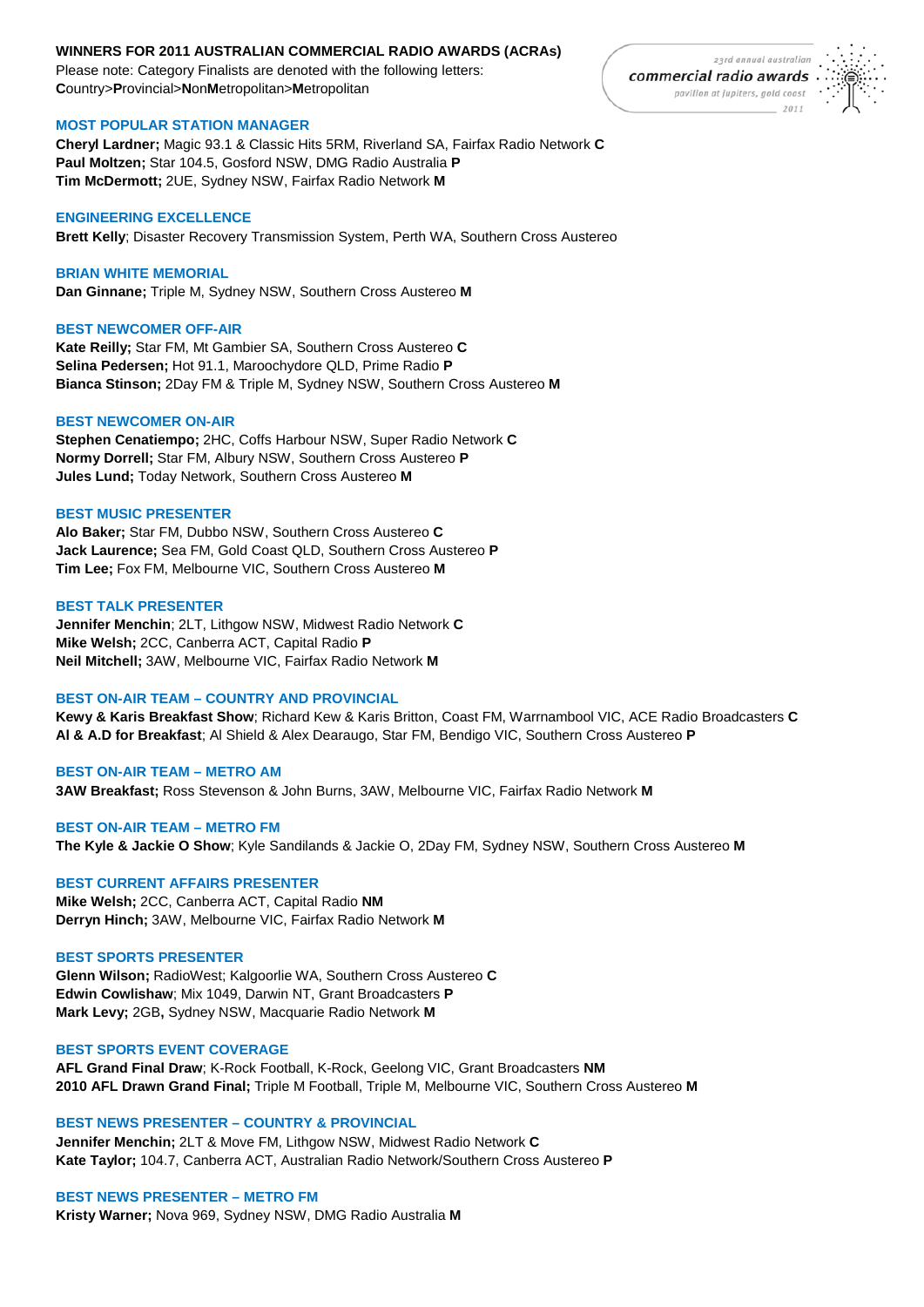### **BEST NEWS PRESENTER – METRO AM**

**Steve Blanda;** 2UE, Sydney NSW, Fairfax Radio Network **M**

### **BEST SHOW PRODUCER – ENTERTAINMENT / MUSIC**

**PJ Rawson;** David & Tanya Breakfast, KOFM, Newcastle NSW, Southern Cross Austereo **NM Gemma O'Neill;** The Kyle & Jackie O Show, 2Day FM, Sydney NSW, Southern Cross Austereo **M**

#### **BEST SHOW PRODUCER – TALK CURRENT AFFAIRS**

**Monica Masters;** Mike Welsh Drive Show, 2CC, Canberra ACT, Capital Radio **NM Justin Smith;** 3AW Mornings, 3AW, Melbourne VIC, Fairfax Radio Network **M**

### **BEST MUSIC DIRECTOR**

**Damien Haffenden;** Hitz FM, Bundaberg QLD, Fairfax Radio Network **C Trent Towson;** Sea FM, Gold Coast QLD, Southern Cross Austereo **P Alex Abela;** 2Day FM, Sydney NSW, Southern Cross Austereo **M**

#### **BEST PROGRAM DIRECTOR**

**Jacqui Pfeffer;** 2NM & Power FM, Muswellbrook NSW, Grant Broadcasters **C Mark Hyland;** Bay FM, Geelong VIC, Grant Broadcasters **P Derek Bargwanna;** 2Day FM, Sydney NSW, Southern Cross Austereo **M**

### **BEST DIGITAL RADIO FORMAT**

**Koffee;** Brett Nossiter & Sarah Fletcher, DMG Radio Australia

## **BEST STATION PRODUCED COMEDY SEGMENT**

**Man Vs City;** John Sutherland, 2NZ, Inverell NSW, Super Radio Network **C Cutting Out;** Luke Bradnam**;** 1029 Hot Tomato, Gold Coast QLD, Hot Tomato **P Rabbit's Gotcha Calls;** Dave Rabbetts, SAFM, Adelaide SA, Southern Cross Austereo **M**

## **BEST NETWORKED PROGRAM**

**Jon Vertigan for Breakfast;** Jon Vertigan, ACE Radio Broadcasters **C Truck Radio;** Sarah Maree Cameron, Southern Cross Austereo **P The Ray Hadley Morning Show;** Ray Hadley, Macquarie Radio Network **M**

### **BEST SYNDICATED AUSTRALIAN PROGRAM**

**My Generation;** MCM Media

### **BEST DOCUMENTARY**

**Doin' Something About It – Homelessness;** Leroy Brown, K-Rock, Geelong VIC, Grant Broadcasters **NM Russell Street Bombing 25th Anniversary;** Ross Stevenson & John Burns with John Silvester, 3AW, Melbourne VIC, Fairfax Radio Network **M**

## **BEST MUSIC SPECIAL**

**Around the World in 80 Songs**; Jacqui Pfeffer, Power FM, Muswellbrook NSW, Grant Broadcasters **C Goodbye Powderfinger;** Kyal Rose & Gina Ankerson, Hot FM, Bunbury WA, Southern Cross Austereo **P World Famous Rooftop Series;** David Konsky, 2Day FM, Sydney NSW, Southern Cross Austereo **M**

#### **BEST ACHIEVEMENT IN PRODUCTION**

**John Spelling;** Mixx FM, Swan Hill VIC, ACE Radio Broadcasters **C Mark Brewer,** NXFM, Newcastle NSW, Southern Cross Austereo **P Sideshow Mike Andersen;** Triple M, Sydney NSW, Southern Cross Austereo **M**

#### **BEST STATION SALES ACHIEVEMENT**

**Star 104.5 Sales Team;** Star 104.5, Gosford NSW, DMG Radio Australia **NM 4BC Sales Team;** 4BC, Brisbane QLD, Fairfax Radio Network **M**

### **BEST AGENCY SALESPERSON**

**Carlan Heffernan;** Mix 106.5 & WSFM, Sydney NSW, Australian Radio Network

#### **BEST DIRECT SALESPERSON**

**Justin Baxter;** RadioWest, Northam WA, Southern Cross Austereo **C Shane Peak;** 2GO & Sea FM, Gosford NSW, Southern Cross Austereo **P Kate Foulis,** Triple M & 2DAY FM, Sydney NSW, Southern Cross Austereo **M**